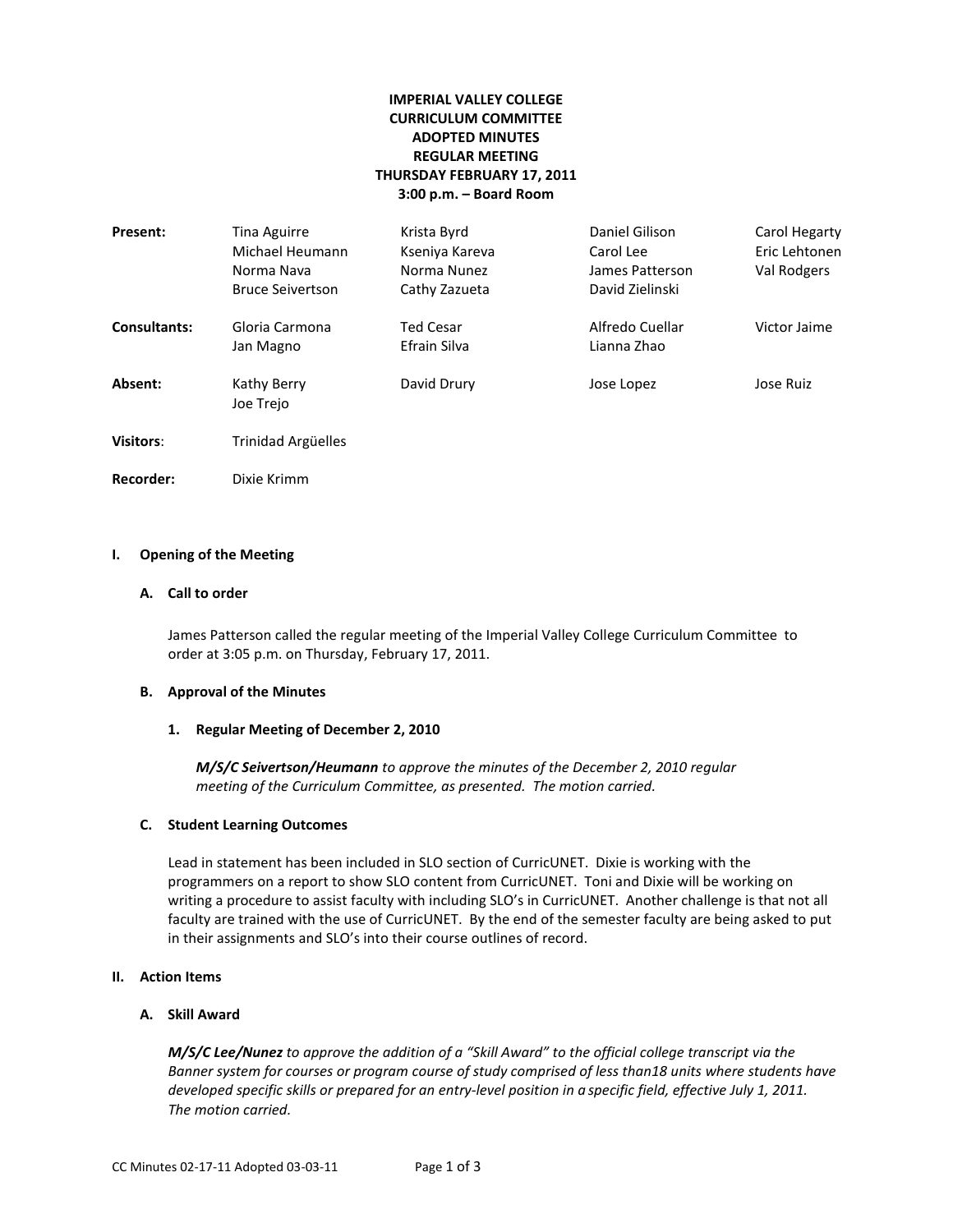# Discussion:

- Carol Lee may need second motion.  $1<sup>st</sup>$  motion was to designate an Award category for the transcripts but we also need a secondary motion to determine the title of the certificate, Award, or Specialization.
- Gloria in Banner it is Award. The name to print out would be a Skill Specialization. These are awards that have not been approved by the Chancellor's office but students do have catalog rights to them.
- Discussion ensued regarding the appearance of the printed out title.

### Secondary Motion:

*M/S/C Lee/Nunez to approve the title that appears after the Degree, Certificate, or Award designation: to read "Skill Award", effective July 1, 2011. The motion carried.*

- Clarification on the appearance of the designation ensued.
- Efrain Silva A new student who came in to take a specialization course would not be able to earn a Skill Award.
- Carol Lee – we would be able to reinstate low unit specializations as Skill Awards. They would need to be brought back through the committee for approval.

### **III. Discussion Items**

# **A. SB 1440 and Institutional Requirements under General Education**

- James Patterson under the new Transfer Model Curriculum we will not be allowed to impose additional local requirements. Would like to discuss what is coming and what will be done.
- Carol Lee 12 units of institutional requirements along with Math and Reading competency are currently required. Graduation requirements were originally written were in hopes of students moving on to CSU's. We can retain our degrees and hold students to the current requirements but will need to make adjustments to accommodate the new TMC's.
- James Patterson we have requirements that will not fit with the new Transfer Model Curriculum pattern.
- Eric Lehtonen when TMC's are developed we should remove our current program.
- Carol Lee reminder that these programs only allow transfers to our local feeders.
- James Patterson we are looking at Psychology, Sociology, and Communication Studies majors that do not require PE activity or Health Education in the same catalog with Math, English and History degree's that do have these requirements.
- Eric Lehtonen what will happen when requirements are removed?
- James Patterson this is a good opportunity for assessment.
- Discussion ensued regarding the effects of no longer requiring certain courses.
- James Patterson we will need to look at a motion at some point for the agenda: one option would be to remove the institutional requirements across the board, the other option would be to take some of the requirements and moving them to other areas.
- Michael Heumann will bring up the reading requirement issue at his next department meeting.
- James Patterson will work with Carol Lee and Norma Nunez to draft motions for the next meeting.